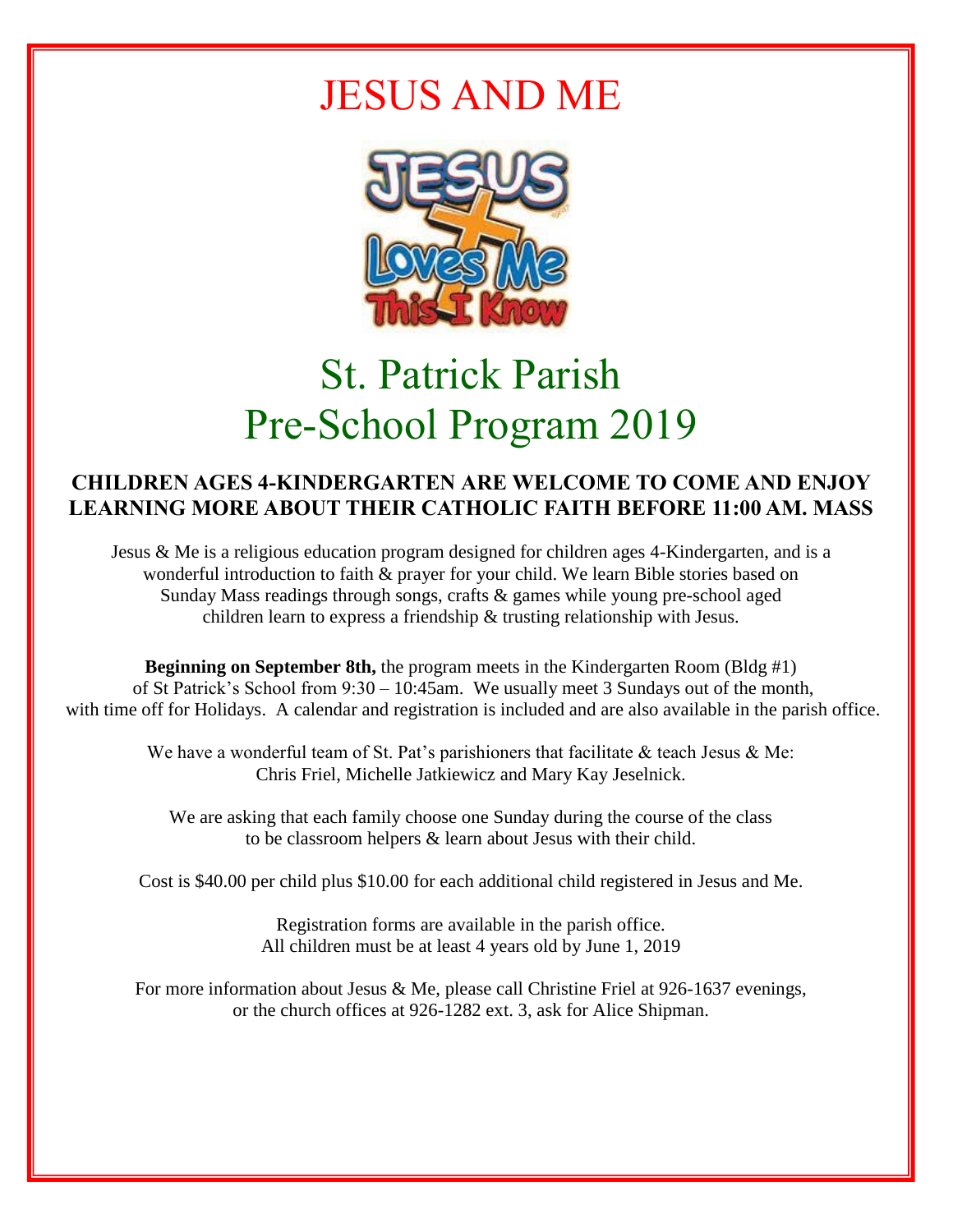



### Jesus and Me

**Calendar 2019-2020 All classes meet before the 11 am Mass**

| September<br><b>First Day of Class - Welcome!</b><br>9/8/19<br>9/15/19<br>9/22/19<br>October | <u>January</u><br>1/12/20<br>1/19/20<br>1/26/20         |  |
|----------------------------------------------------------------------------------------------|---------------------------------------------------------|--|
| 10/6/19<br>10/13/19<br>10/20/19                                                              | February                                                |  |
|                                                                                              | 2/2/20<br>2/09/20                                       |  |
| November                                                                                     | $2/16/20$ - No Class – President's Holiday/Winter Break |  |
| 11/3/19                                                                                      | 2/23/20                                                 |  |
| 11/10/19                                                                                     | March                                                   |  |
| 11/17/19                                                                                     | 3/1/20                                                  |  |
| 11/26/19- No Class - Thanksgiving Break                                                      | 3/8/20                                                  |  |
| December                                                                                     | 3/15/20                                                 |  |
| $12/1/19$ – Rehearsal – Christmas Program                                                    | $3/22/20$ - No Class – Spring Break                     |  |
| $12/8/19$ - Christmas Program - Merry Christmas!                                             | <b>April</b>                                            |  |
| 12/15/19                                                                                     | $4/12/20$ No Class – Happy Easter                       |  |
| 12/24/19 - No Class – Christmas Break                                                        | 4/19/20                                                 |  |
| 12/29/19- No Class- Christmas Break                                                          | 4/26/20                                                 |  |
| $\underline{May}$<br>5/3/20<br>5/10/20<br>5/17/20– Last Day of Class – Happy Summer!         |                                                         |  |